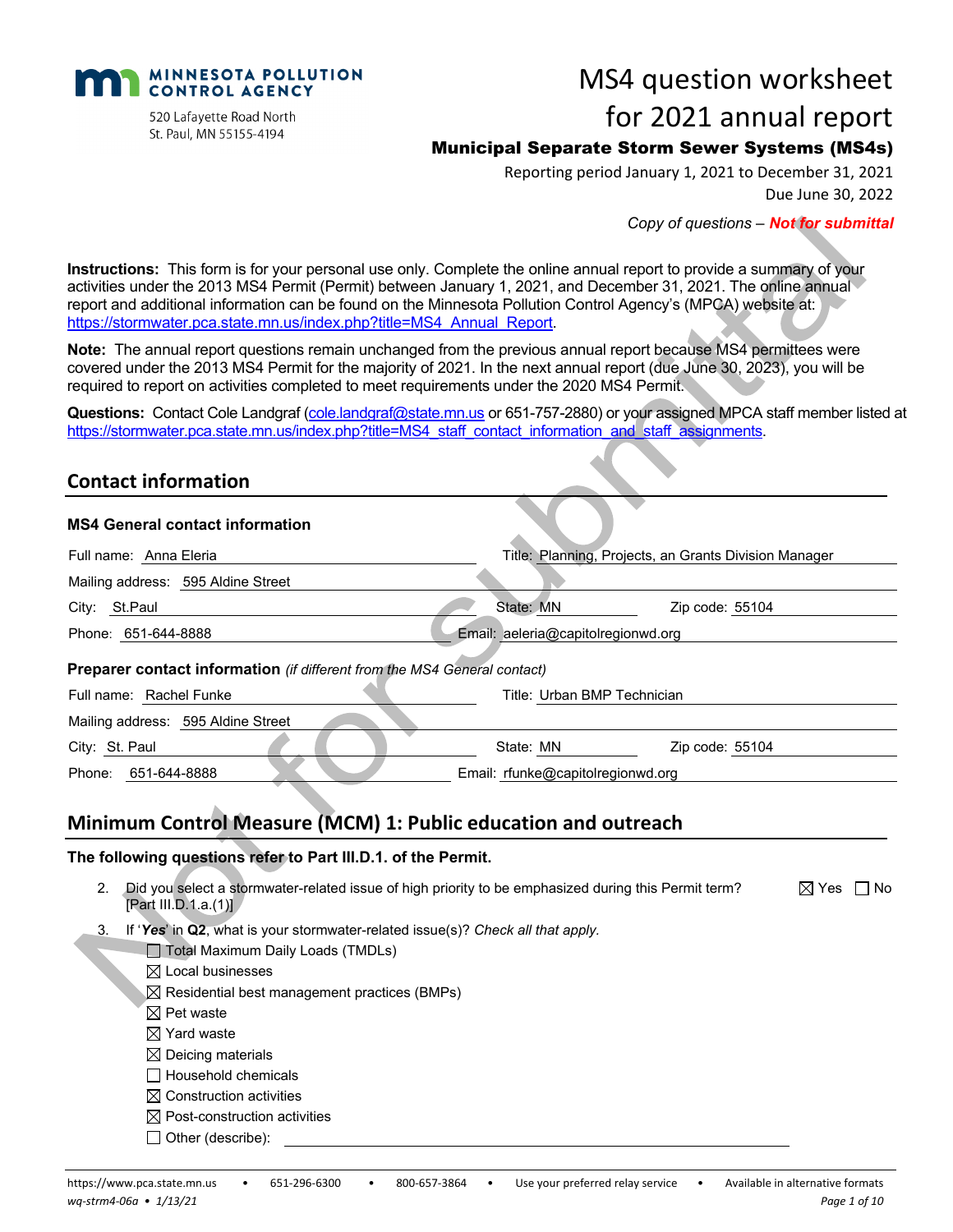- 4. Have you distributed educational materials or equivalent outreach to the public focused on illicit discharge recognition and reporting? [Part III.D.1.a.(2)]  $\Box$  Yes  $\boxtimes$  No
- 5. Do you have an implementation plan as required by the Permit? [Part III.D.1.b.]  $\boxtimes$  Yes  $\Box$  No
	-
- 6. How did you distribute educational materials or equivalent outreach? [Part III.D.1.a.] *Check all that apply in table below.*
- 7. For the items checked in **Q6** below, who is the intended audience? *Check all that apply in table below.*
- 8. For the items checked in **Q6** below, enter the total circulation/audience in table below (if unknown, use best estimate).

|                                                      |                  |             | Q7. Intended audience? (Check all that apply.) |                 |                  |              | Q8.                       |
|------------------------------------------------------|------------------|-------------|------------------------------------------------|-----------------|------------------|--------------|---------------------------|
| Q6. How did you distribute<br>educational materials? |                  |             |                                                |                 |                  |              | Total                     |
|                                                      |                  | Local       |                                                |                 |                  |              | circulation<br>/audience: |
| (Check all that apply):                              | <b>Residents</b> | businesses  | <b>Developers</b>                              | <b>Students</b> | <b>Employees</b> | <b>Other</b> |                           |
| $\boxtimes$ Brochure                                 | $\boxtimes$      |             |                                                | $\boxtimes$     | ⊠                |              | 7036                      |
| <b>Newsletter</b>                                    | $\boxtimes$      | $\times$    | $\boxtimes$                                    | $\boxtimes$     | ⊠                | $\boxtimes$  | 1095                      |
| <b>Utility bill insert</b>                           |                  |             |                                                |                 |                  |              |                           |
| Newspaper ad                                         | $\boxtimes$      | $\boxtimes$ | $\boxtimes$                                    |                 |                  | $\boxtimes$  |                           |
| <b>Radio ad</b>                                      |                  |             |                                                |                 |                  |              |                           |
| <b>Television ad</b>                                 |                  |             |                                                |                 |                  |              |                           |
| $\boxtimes$ Cable access                             |                  |             |                                                |                 |                  |              |                           |
| channel                                              | $\boxtimes$      |             |                                                |                 |                  |              | 25,000                    |
| $\boxtimes$ Stormwater-related                       |                  |             |                                                |                 |                  |              |                           |
| event                                                | $\boxtimes$      | ⊠           |                                                | $\boxtimes$     | ⊠                | ⊠            | 1050                      |
| $\boxtimes$ School presentation                      |                  |             |                                                |                 |                  |              |                           |
| or project                                           | $\boxtimes$      |             |                                                | $\boxtimes$     |                  |              | 156                       |
| $\boxtimes$ Website                                  | $\boxtimes$      | $\boxtimes$ | $\boxtimes$                                    | ⊠               | $\boxtimes$      | ⊠            | 17,900                    |
| $\boxtimes$ Other (1): describe                      |                  |             |                                                |                 |                  |              |                           |
| social media                                         | $\boxtimes$      | $\boxtimes$ | $\boxtimes$                                    | ⊠               | ⊠                | ⊠            | 2,200                     |
| $\boxtimes$ Other (2): describe                      |                  |             |                                                |                 |                  |              |                           |
| recognition                                          | $\boxtimes$      |             |                                                | $\boxtimes$     | ⊠                | ⊠            | 55                        |
| $\boxtimes$ Other (3): describe                      |                  |             |                                                |                 |                  |              |                           |
| grant partners                                       | $\boxtimes$      | $\boxtimes$ | $\boxtimes$                                    | $\boxtimes$     | $\boxtimes$      | $\boxtimes$  | 7,400                     |

For **Q9** and **Q10**, provide a brief description of each activity related to public education and outreach (e.g., rain garden workshop, school presentation, public works open house) held and the date each activity was held from January 1, 2021, to December 31, 2021. [Part III.D.1.c.(4)]

- 9. Date of activity *in table below*
- 10. Description of activity *in table below*

| Q9. Date of activity | Q10. Description of activity                                                                                                                                                                                                                                                                 |
|----------------------|----------------------------------------------------------------------------------------------------------------------------------------------------------------------------------------------------------------------------------------------------------------------------------------------|
| 2/25/21              | 2021 CRWD Watershed Steward Awards to honored individuals and organizations that<br>exemplify watershed stewardship through activities or projects that demonstrate a<br>commitment to help protect, manage and improve our lakes and the Mississippi River. The<br>event was held virtually |
| 4/9/21               | CRWD Partner Grant Workshop - 2021 Grantees met virtually with staff to share resources<br>and review grant requirements                                                                                                                                                                     |
| 5/15/21              | Rice and Larpenteur Alliance - Community in Bloom Festival. Tabling, water wildlife signs and<br>sidewalk stencils at Lake McCarrons                                                                                                                                                         |
| 6/15/21              | Grand Opening of Midway Peace Park in Saint Paul - Community Event                                                                                                                                                                                                                           |
| 7/29/21              | Lauderdale Community Health and Wellness Festival - Community Event                                                                                                                                                                                                                          |
| 9/9/21               | Staff led walking tour of Como Lake for community members - covering recent water quality<br>improvement project updates                                                                                                                                                                     |
| 10/7/21              | MN Horticultural Society - MN SEED Project, native seed collection event at CRWD's office<br>for the public.                                                                                                                                                                                 |
| 10/9/21              | Community litter cleanup at Como Lake with D10 community council                                                                                                                                                                                                                             |

11. Between January 1, 2021, and December 31, 2021, did you modify your BMPs, measurable goals, or future plans for your public education and outreach program? [Part IV.B.]  $\boxtimes$  Yes  $\Box$  No

If '*Yes,*' describe these modifications:

CRWD has identified a focus area to prioritize our outreach and grant work. This area includes communites within subwatersheds that have fewer grant projects than other portions of the District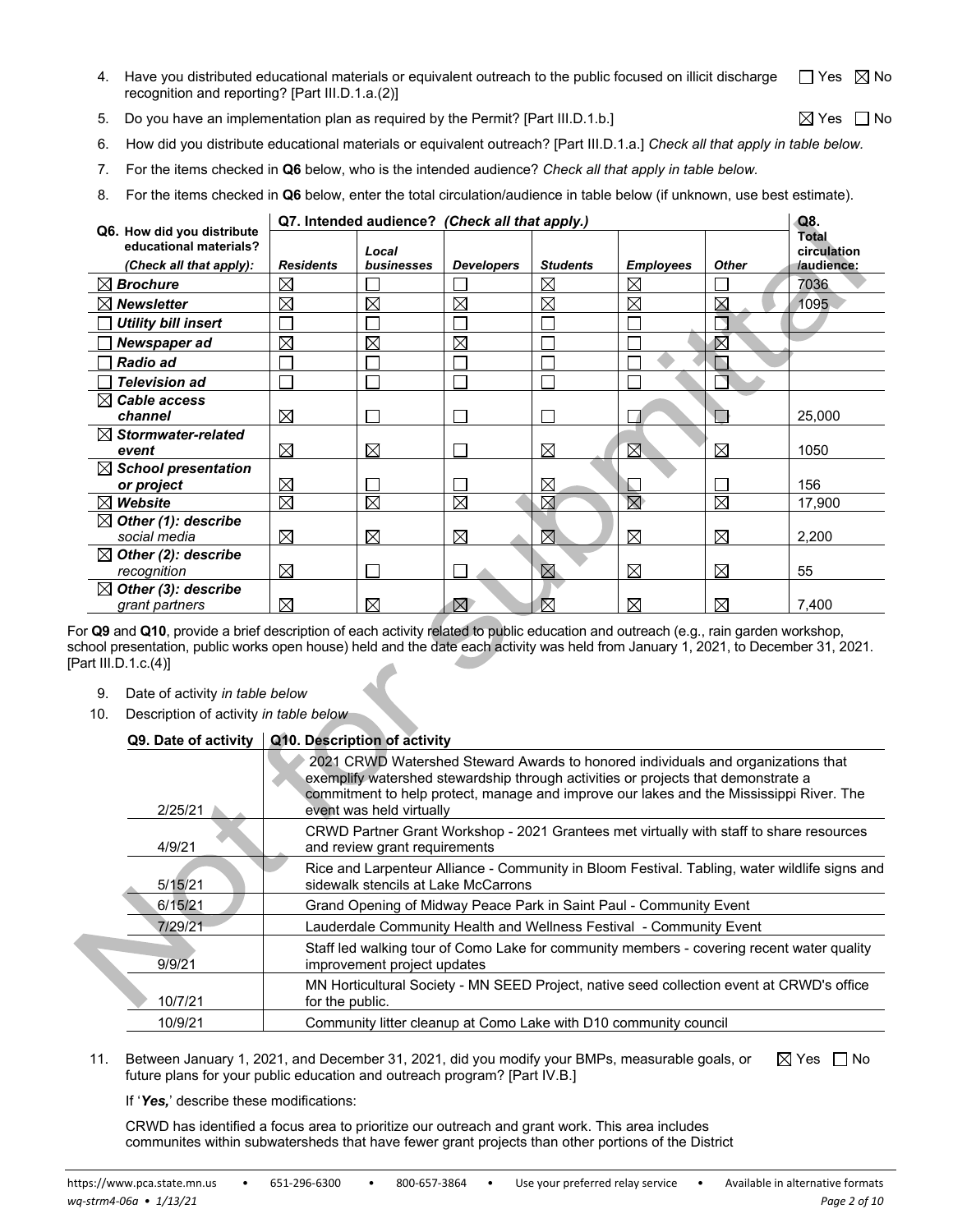and that overlap with communities of historically underrepresented groups, including people of color, immigrants, younger generations, and those living in poverty. CRWD has adjusted funding match requirements for the focus area to reduce barriers to participation and increase grant projects.

### **MCM 2: Public participation/involvement**

|     | The following questions refer to Part III.D.2.a. of the Permit.                                                                                                                                                                                                              |                              |
|-----|------------------------------------------------------------------------------------------------------------------------------------------------------------------------------------------------------------------------------------------------------------------------------|------------------------------|
| 12. | You must provide a minimum of one opportunity each year for the public to provide input on the<br>adequacy of your Stormwater Pollution Prevention Program (SWPPP). Did you provide this opportunity<br>between January 1, 2021, and December 31, 2021? [Part III.D.2.a.(1)] | ⊠ Yes ⊔No                    |
| 13. | If 'Yes' in Q12, what was the opportunity that you provided? Check all that apply.                                                                                                                                                                                           | $\boxtimes$ Yes<br>$\Box$ No |
|     | $\boxtimes$ Public meeting<br>Public event<br>Other                                                                                                                                                                                                                          |                              |
| 14. | If 'Public meeting' in Q13, did you hold a stand-alone meeting or combine it with another event?                                                                                                                                                                             |                              |
|     | Stand-alone<br>$\boxtimes$ Combined                                                                                                                                                                                                                                          |                              |
|     | Enter the date of the public meeting:                                                                                                                                                                                                                                        | June 16, 2021                |
|     | Enter the number of citizens that attended and were informed about your SWPPP:                                                                                                                                                                                               | 0                            |
| 15. | If ' <i>Public</i> event' in Q13, describe:                                                                                                                                                                                                                                  |                              |
|     | Enter the date (mm/dd/yyyy) of the public meeting:                                                                                                                                                                                                                           |                              |
|     | Enter the number of citizens that attended and were informed about your SWPPP:                                                                                                                                                                                               |                              |
| 16. | If 'Other' in Q13, describe:                                                                                                                                                                                                                                                 |                              |
|     | Enter the date (mm/dd/yyyy) of the public meeting:                                                                                                                                                                                                                           |                              |
|     | Enter the number of citizens that attended and were informed about your SWPPP:                                                                                                                                                                                               |                              |
| 17. | Between January 1, 2021, and December 31, 2021, did you receive any input regarding your SWPPP?                                                                                                                                                                              | ∐ Yes ⊠ No                   |
|     | If 'Yes,' enter the total number of individuals or organizations that provided comments on your<br>SWPPP.                                                                                                                                                                    |                              |
| 18. | If 'Yes' in Q17, did you modify your SWPPP as a result of written input received? [Part III.D.2.b.(2)]                                                                                                                                                                       | $\Box$ Yes $\boxtimes$ No    |
|     | If 'Yes,' describe those modifications.                                                                                                                                                                                                                                      |                              |
| 19. | Between January 1, 2021, and December 31, 2021, did you modify your BMPs, measurable goals, or<br>future plans for your public participation/involvement program? [Part IV.B.]                                                                                               | $\Box$ Yes $\boxtimes$ No    |
|     | If 'Yes,' describe those modifications.                                                                                                                                                                                                                                      |                              |
|     |                                                                                                                                                                                                                                                                              |                              |

### **MCM 3: Illicit discharge detection and elimination**

#### **The following questions refer to Part III.D.3. of the Permit.**

20. Do you have a regulatory mechanism which prohibits non-stormwater discharges to your MS4? [Part III.D.3.b.]  $\boxtimes$  Yes  $\Box$  No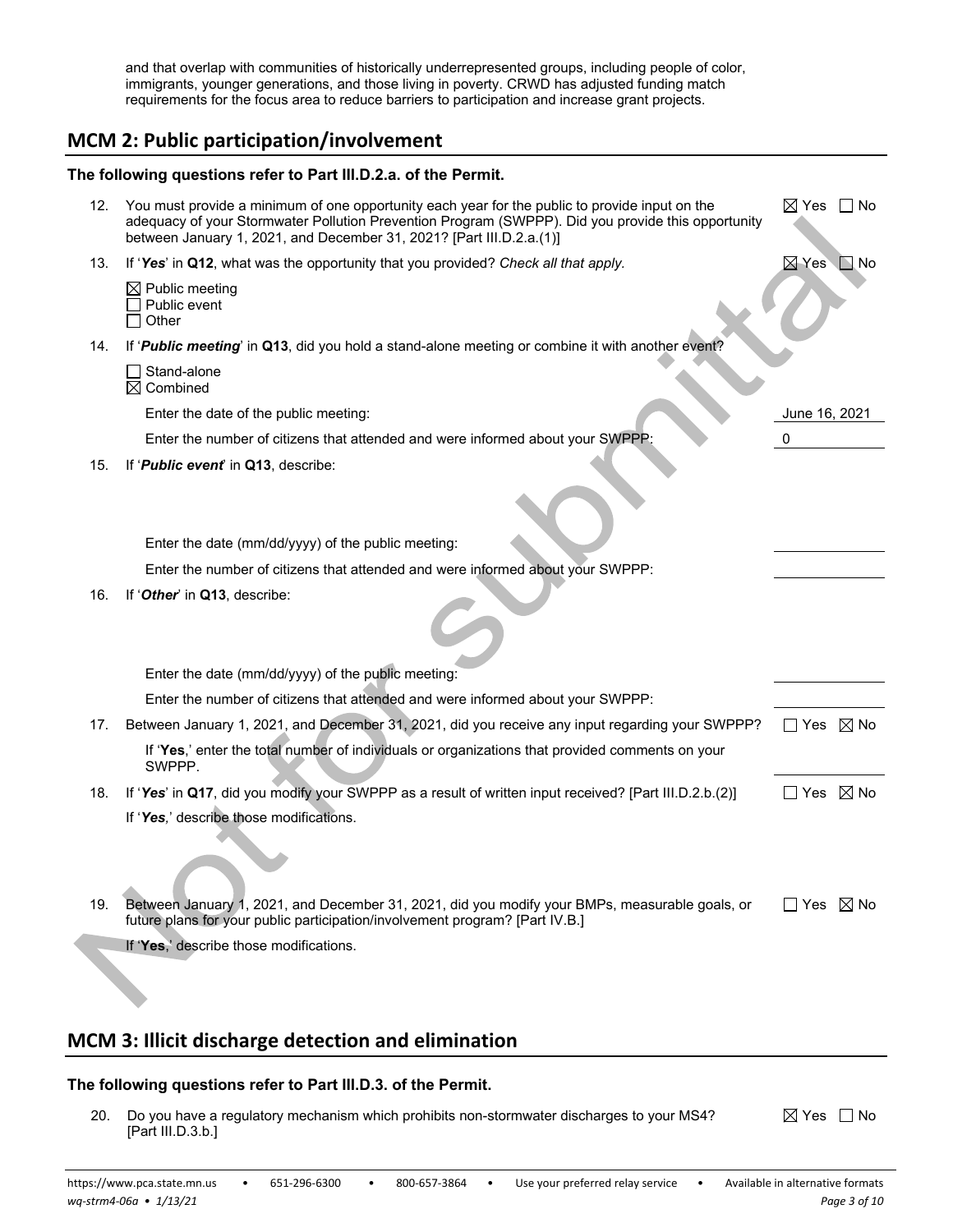| 21. | Did you identify any illicit discharges between January 1, 2021, and December 31, 2021?<br>[Part III.D.3.h.(4)]                                                                                                                                                | $\boxtimes$ Yes $\Box$ No |                   |
|-----|----------------------------------------------------------------------------------------------------------------------------------------------------------------------------------------------------------------------------------------------------------------|---------------------------|-------------------|
| 22. | If 'Yes' in Q21, enter the number of illicit discharges detected.                                                                                                                                                                                              |                           |                   |
| 23. | If 'Yes' in Q21, how did you discover these illicit discharges? Check all that apply and enter the number<br>of illicit discharges discovered by each category.                                                                                                |                           |                   |
|     | $\boxtimes$ Public complaint<br>$\boxtimes$ Staff                                                                                                                                                                                                              |                           |                   |
| 24. | If 'Public complaint' in Q23, enter the number discovered by the public:                                                                                                                                                                                       |                           |                   |
| 25. | If 'Staff' in Q23, enter the number discovered by staff:                                                                                                                                                                                                       | 4                         |                   |
| 26. | If 'Yes' in Q21, did any of the discovered illicit discharges result in an enforcement action (this includes<br>verbal warnings)?                                                                                                                              | $\boxtimes$ Yes           | $\blacksquare$ No |
| 27. | If 'Yes' in Q26, what type of enforcement action(s) was taken and how many of each action were<br>issued between January 1, 2021, and December 31, 2021? Check all that apply. For each of the<br>below checked, enter the number that were issued.            | $\boxtimes$ Yes           | No                |
|     | $\boxtimes$ Verbal warning: 6<br>$\boxtimes$ Notice of violation: 1<br>Fine:<br>Criminal action: _____<br>Civil penalty:<br>Other: describe                                                                                                                    |                           |                   |
| 28. | If 'Yes' in Q26, did the enforcement action(s) taken sufficiently address the illicit discharge(s)?                                                                                                                                                            | $\boxtimes$ Yes           | ∣No               |
| 29. | If 'No' in Q28, why was the enforcement not sufficient to address the illicit discharge(s)?                                                                                                                                                                    |                           |                   |
|     |                                                                                                                                                                                                                                                                |                           |                   |
| 30. | Do you have written Enforcement Response Procedures (ERPs) to compel compliance with your illicit<br>discharge regulatory mechanism(s)? [Part III.B.]                                                                                                          | $\boxtimes$ Yes           | $\Box$ No         |
| 31. | Between January 1, 2021 and December 31, 2021, did you train all field staff in illicit discharge<br>recognition (including conditions which could cause illicit discharges) and reporting illicit discharges for<br>further investigations? [Part III.D.3.e.] | $\boxtimes$ Yes           | l INo             |
| 32. | If 'Yes' in Q31, how did you train your field staff? Check all that apply.                                                                                                                                                                                     |                           |                   |
|     | Email<br>PowerPoint<br>Presentation<br>Video<br>Field training<br>$\boxtimes$ Other: describe                                                                                                                                                                  |                           |                   |
|     | <b>IDDE Plan Review</b>                                                                                                                                                                                                                                        |                           |                   |
|     |                                                                                                                                                                                                                                                                |                           |                   |
|     | The following questions refer to Part III.C.1. of the Permit.                                                                                                                                                                                                  |                           |                   |
| 33. | Did you update your storm sewer system map between January 1, 2021, and December 31, 2021?<br>[Part III.C.1.]                                                                                                                                                  | $\Box$ Yes $\boxtimes$ No |                   |
| 34. | Does your storm sewer map include all pipes 12 inches or greater in diameter and the direction of<br>stormwater flow in those pipes? [Part III.C.1.a.]                                                                                                         | $\boxtimes$ Yes           | ∣ ∣No             |
| 35. | Does your storm sewer map include outfalls, including a unique identification (ID) number and an<br>associated geographic coordinate? [Part III.C.1.b.]                                                                                                        | $\boxtimes$ Yes           | l INo             |
| 36. | Does your storm sewer map include all structural stormwater BMPs that are part of your MS4?<br>[Part III.C.1.c.]                                                                                                                                               | $\boxtimes$ Yes           | ∣ ∣No             |
| 37. | Does your storm sewer map include all receiving waters? [Part III.C.1.d.]                                                                                                                                                                                      | ⊠ Yes   No                |                   |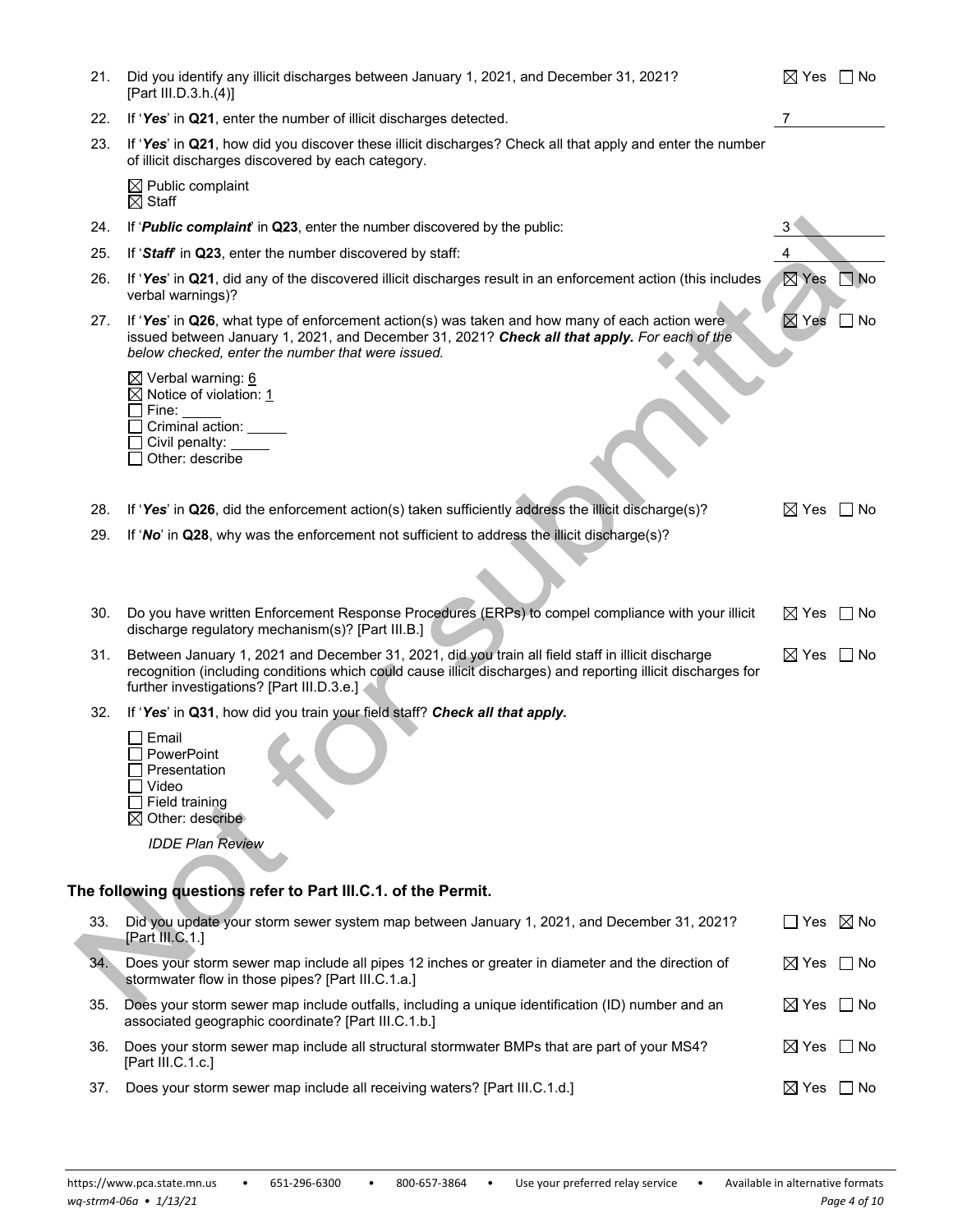38. In what format is your storm sewer map available:

Hardcopy only GIS CAD Other: describe

| 39. | Between January 1, 2021, and December 31, 2021, did you modify your BMPs, measurable goals, or<br>future plans for your illicit discharge detection and elimination program? [Part IV.B.]                                                                                                                                                                                                                                                                                                                                                                                                                                                                                                                                                                          | $\boxtimes$ Yes $\;\;\Box$ No |
|-----|--------------------------------------------------------------------------------------------------------------------------------------------------------------------------------------------------------------------------------------------------------------------------------------------------------------------------------------------------------------------------------------------------------------------------------------------------------------------------------------------------------------------------------------------------------------------------------------------------------------------------------------------------------------------------------------------------------------------------------------------------------------------|-------------------------------|
|     | If 'Yes,' describe those modifications.                                                                                                                                                                                                                                                                                                                                                                                                                                                                                                                                                                                                                                                                                                                            |                               |
|     | CRWD completed a study identifying and prioritizing areas at greatest risk of illicit discharge. The<br>identified priority areas will be inspected more frequently for illicit discharges.                                                                                                                                                                                                                                                                                                                                                                                                                                                                                                                                                                        |                               |
|     | <b>MCM 4: Construction site stormwater runoff control</b>                                                                                                                                                                                                                                                                                                                                                                                                                                                                                                                                                                                                                                                                                                          |                               |
|     | The following questions refer to Part III.D.4. of the Permit                                                                                                                                                                                                                                                                                                                                                                                                                                                                                                                                                                                                                                                                                                       |                               |
| 40. | Do you have a regulatory mechanism that is at least as stringent as the Agency's general permit to<br>Discharge Stormwater Associated with Construction Activity (CSW Permit) No. Minn. R. 100001<br>(http://www.pca.state.mn.us/index.php/view-document.html?gid=18984) for erosion and sediment<br>controls and waste controls? [Part III.D.4.a.]<br>(Permit can be found on the MPCA website at https://www.pca.state.mn.us/water/construction-<br>stormwater (titled 'Minnesota NPDES/SDS Construction Stormwater General Permit').                                                                                                                                                                                                                            | $\boxtimes$ Yes<br>– I No     |
| 41. | Have you developed written procedures for site plan reviews as required by the Permit? [Part III.D.4.b.]                                                                                                                                                                                                                                                                                                                                                                                                                                                                                                                                                                                                                                                           | $\boxtimes$ Yes<br>l No       |
| 42. | Have you documented each site plan review as required by the Permit? [Part III.D.4.f.]                                                                                                                                                                                                                                                                                                                                                                                                                                                                                                                                                                                                                                                                             | $\boxtimes$ Yes $\Box$ No     |
| 43. | Enter the number of site plan reviews conducted for sites an acre or greater between January 1, 2021,<br>and December 31, 2021.                                                                                                                                                                                                                                                                                                                                                                                                                                                                                                                                                                                                                                    | 37                            |
| 44. | What types of enforcement actions do you have available to compel compliance with your regulatory<br>mechanism? Check all that apply and enter the number of each used from January 1, 2021, to<br>December 31, 2021.<br>□ Verbal warning, Number that were issued:<br>$\boxtimes$ Notice of violation, Number that were issued: 975<br>Administrative order, Number that were issued:<br>$\boxtimes$ Stop-work order, Number that were issued: 2<br>Fine, Number that were issued:<br>$\boxtimes$ Forfeit of security of bond money: 0<br>$\Box$ Withholding of certificate of occupancy $\Box$<br>□ Criminal action, Number that were issued:<br>$\boxtimes$ Civil penalty, Number that were issued: 0<br>□ Other: describe. <u>● ● Number</u> that were issued: |                               |
| 45. | Do you have written ERPs to compel compliance with your construction site stormwater runoff control<br>regulatory mechanism(s)? [Part III.B.]                                                                                                                                                                                                                                                                                                                                                                                                                                                                                                                                                                                                                      | $\boxtimes$ Yes $\Box$ No     |
| 46. | Enter the number of active construction sites an acre or greater that were in your jurisdiction between<br>January 1, 2021, and December 31, 2021:                                                                                                                                                                                                                                                                                                                                                                                                                                                                                                                                                                                                                 | 63                            |
| 47. | Do you have written procedures for identifying priority sites? [Part III.D.4.d.(1)]                                                                                                                                                                                                                                                                                                                                                                                                                                                                                                                                                                                                                                                                                | $\boxtimes$ Yes $\Box$ No     |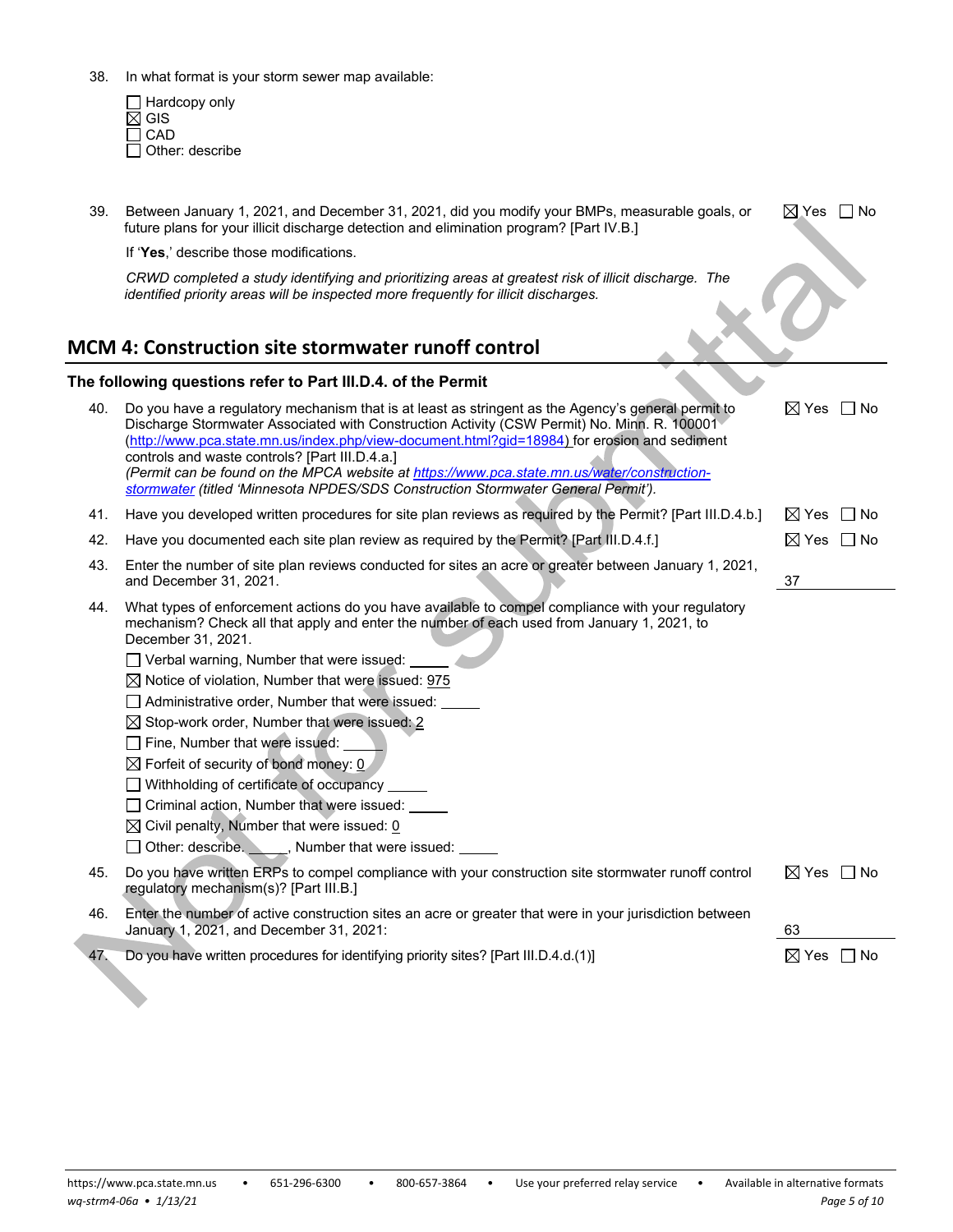- 48. If '**Yes**,' in **Q47**, How are sites prioritized? *Check all that apply.*
	- $\Box$  Site topography
	- $\Box$  Soil characteristics
	- $\Box$  Types of receiving water(s)
	- $\overline{\boxtimes}$  Stage of construction
	- $\boxtimes$  Compliance history
	- $\boxtimes$  Weather conditions
	- $\Box$  Citizen complaints
	- $\boxtimes$  Project size  $\boxtimes$  Other: describe
	- *Staff scheduling*
- 49. Do you have a checklist or other written means to document site inspections when determining compliance? [Part III.D.4.d.(4)]
- 50. Enter the number of site inspections conducted for sites an acre or greater between January 1, 2021 and December 31, 2021.
- 51. Enter the frequency at which site inspections are conducted (e.g., daily, weekly, monthly). [Part III.D.4.d.(2)]
- 52. Enter the number of trained inspectors that were available for construction site inspections between January 1, 2021, and December 31, 2021. 6
- 53. Provide the contact information for the inspector(s) and/or organization that conducts construction stormwater inspections for your MS4. List your primary construction stormwater contact first if you have multiple inspectors.

|  | (1) Inspector name: |
|--|---------------------|
|--|---------------------|

|     | Organization:             | Capitol Region Watershed Dstrict, Elizabeth Hosch   |
|-----|---------------------------|-----------------------------------------------------|
|     | Phone (office):           | 651-644-8888                                        |
|     | Phone (work cell):        |                                                     |
|     |                           | Email: ehosch@capitolregionwd.org                   |
|     | Preferred contact method: | email                                               |
| (2) | Inspector name:           |                                                     |
|     | Organization:             | Capitol Region Watershed District, Luke Martinkosky |
|     | Phone (office):           | 651-644-8888                                        |
|     | Phone (work cell):        |                                                     |
|     |                           | Email: Imartinkosky@capitolregionwd.org             |
|     | Preferred contact method: | email                                               |
| (3) | Inspector name:           |                                                     |
|     | Organization:             | Capitol Region Watershed District, Acadia Stephan   |
|     | Phone (office):           | 651-644-8888                                        |
|     | Phone (work cell):        |                                                     |
|     | Email:⊵                   | astephan@capitolregionwd.org                        |
|     | Preferred contact method: | email                                               |
|     |                           |                                                     |

| $\boxtimes$ Yes $\Box$ No |
|---------------------------|
| 1180                      |
| weekly/bi-<br>monthly     |
| 6                         |

A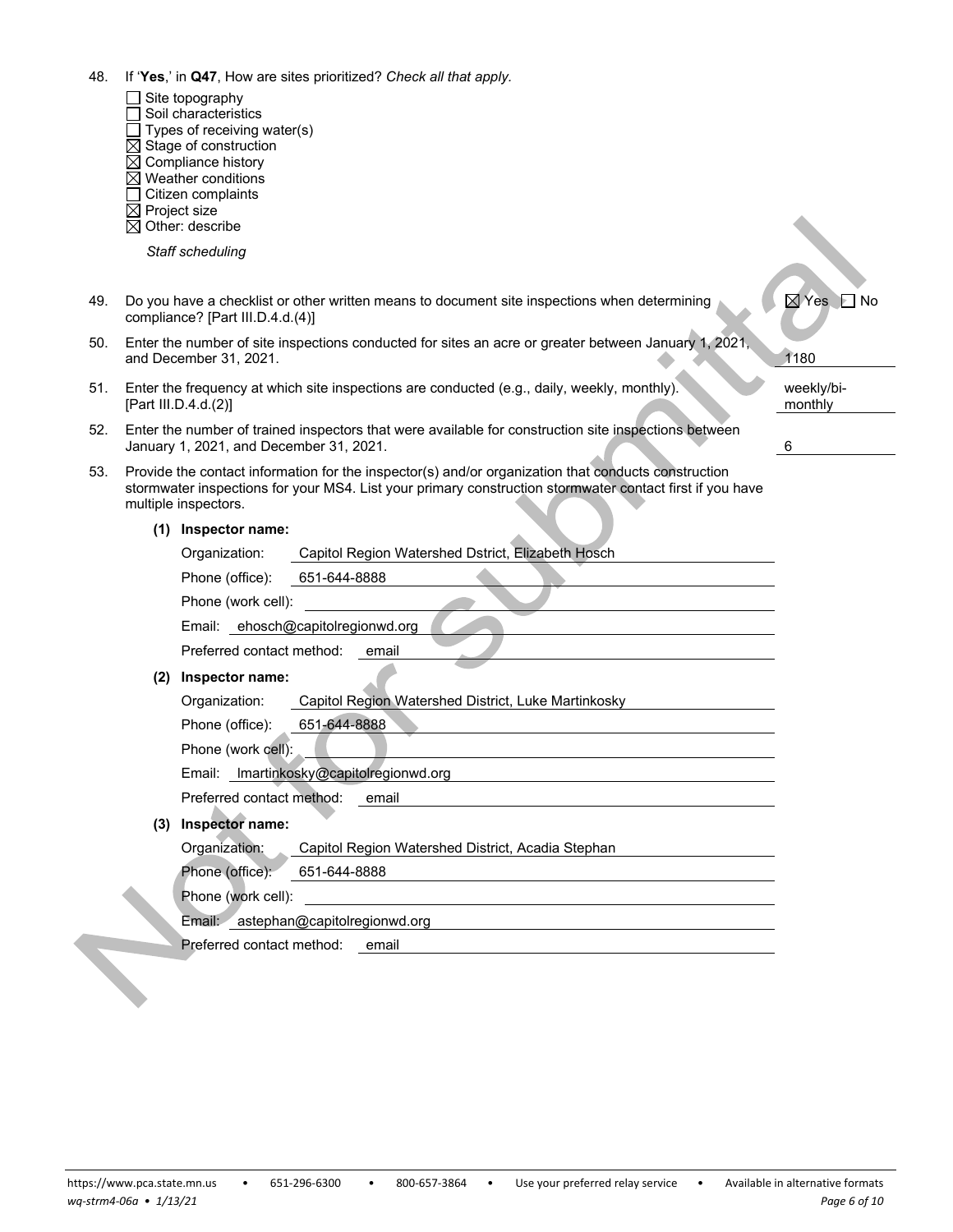- 54. What training did inspectors receive? *Check all that apply***.**
	- $\boxtimes$  University of Minnesota Erosion and Stormwater Management Certification Program
	- Qualified Compliance Inspector of Stormwater (QCIS)
	- Minnesota Laborers Training Center Stormwater Pollution Prevention Plan Installer or Supervisor
	- □ Minnesota Utility Contractors Association Erosion Control Training
	- □ Certified Professional in Erosion and Sediment Control (CPESC)
	- □ Certified Professional in Stormwater Quality (CPSWQ)
	- Certified Erosion Sediment and Storm Water Inspector (CESSWI)
	- $\boxtimes$  Other: describe

*On-the-job training with other inspection staff*

55. Between January 1, 2021, and December 31, 2021, did you modify your BMPs, measurable goals, or future plans for your construction site stormwater runoff control program? [Part IV.B.]

If '**Yes**,' describe those modifications:

### **MCM 5: Post-construction stormwater management in new development and redevelopment**

#### **The following questions refer to Part III.D.5. of the Permit.**

56. Do you have a regulatory mechanism which meets all requirements as specified in Part III.D.5.a. of the Permit?  $\boxtimes$  Yes  $\Box$  No

 $\Box$  Yes  $\boxtimes$  No

| 57. | What approach are you using to meet the performance standard for Volume, Total Suspended Solids<br>(TSS), and Total Phosphorus (TP) as required by the permit? [Part III.D.5.a.(2)] Check all that apply.<br>Refer to the Technical Support Document at http://www.pca.state.mn.us/index.php/view-<br>document.html?gid=17815 for guidance on stormwater management approaches. The TSD can be found<br>on the MPCA website at https://www.pca.state.mn.us/water/municipal-stormwater-ms4 (refer to the Post<br>Construction Stormwater Management section under the 'Guidance and BMPs' tab). |                           |                |
|-----|------------------------------------------------------------------------------------------------------------------------------------------------------------------------------------------------------------------------------------------------------------------------------------------------------------------------------------------------------------------------------------------------------------------------------------------------------------------------------------------------------------------------------------------------------------------------------------------------|---------------------------|----------------|
|     | □ Retain a runoff volume equal to one inch times the area of the proposed increase of impervious<br>surfaces on-site<br>Retain the post-construction runoff volume on site for the 95th percentile storm<br>$\boxtimes$ Match the pre-development runoff conditions<br>Adopt the Minimal Impact Design Standards<br>$\Box$ An approach has not been selected<br>$\boxtimes$ Other method (Must be technically defensible - e.g., based on modeling, research and acceptable<br>engineering practices)                                                                                          |                           |                |
|     | If 'Other method,' describe:<br>Capture 1.1 inches of rainfall over the new and fully reconstructed impervious surfaces of the<br>development.                                                                                                                                                                                                                                                                                                                                                                                                                                                 |                           |                |
|     | 58. Do you have written ERPs to compel compliance with your post-construction stormwater management<br>regulatory mechanism(s)? [Part III.B.]                                                                                                                                                                                                                                                                                                                                                                                                                                                  | $\boxtimes$ Yes $\Box$ No |                |
|     | 59. Between January 1, 2021, and December 31, 2021, did you modify your BMPs, measurable goals, or<br>future plans for your post-construction stormwater management program? [Part IV.B.]                                                                                                                                                                                                                                                                                                                                                                                                      | Yes                       | $\boxtimes$ No |
|     | If 'Yes,' describe those modifications.                                                                                                                                                                                                                                                                                                                                                                                                                                                                                                                                                        |                           |                |

# **MCM 6: Pollution prevention/good housekeeping for municipal operations**

#### **The following questions refer to Part III.D.6. of the Permit.**

60. Enter the total number of **structural stormwater BMPs**, **outfalls** (excluding underground outfalls), and **ponds** within your MS4 (exclude privately owned). Enter the number for each category below:

Structural stormwater BMPs:

Outfalls: 1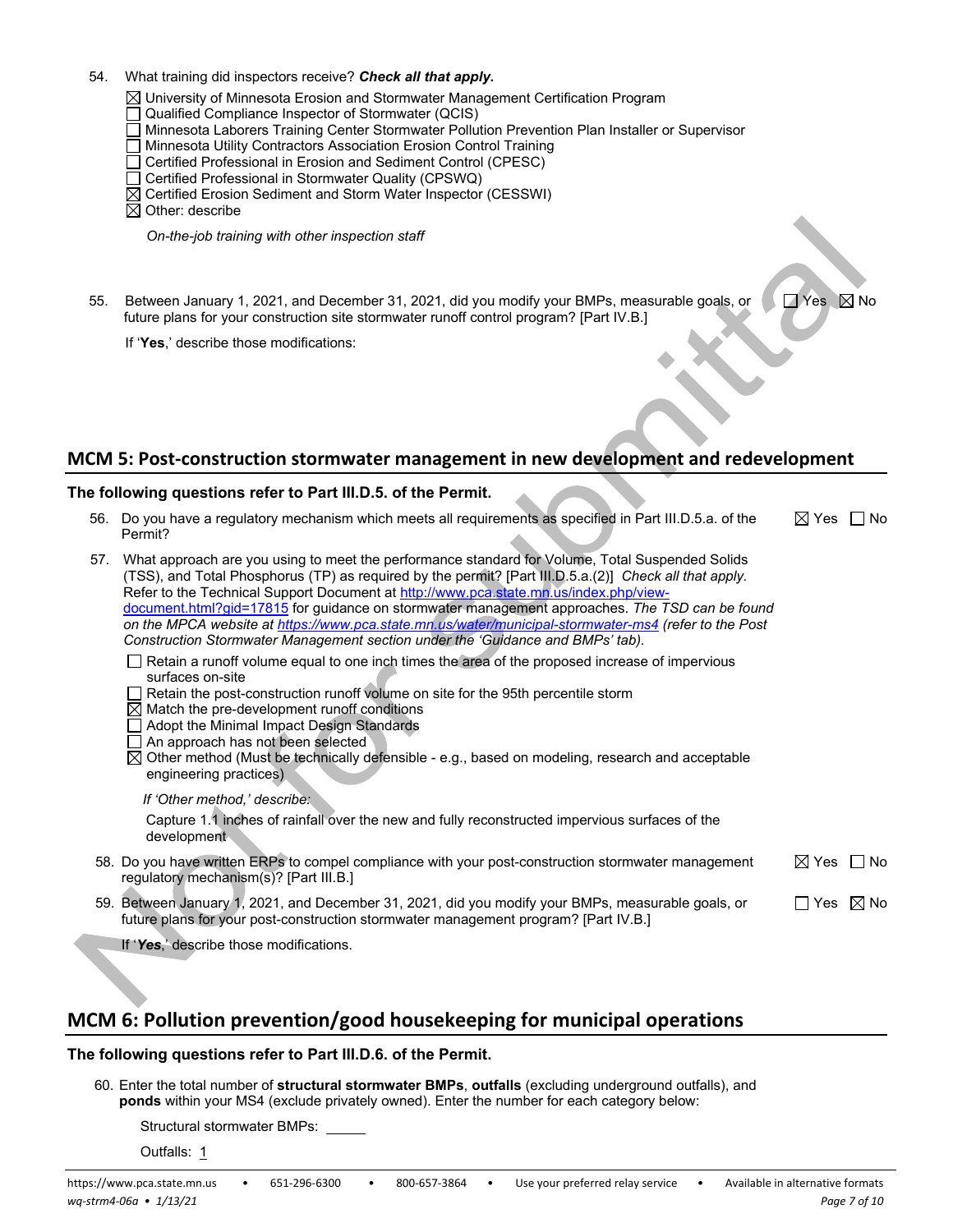Ponds:

61*.* Enter the total number of **structural stormwater BMPs**, **outfalls** (excluding underground outfalls), and **ponds** that were inspected from January 1, 2021 to December 31, 2021 within your MS4 (exclude privately owned) [Part III.D.6.e.]. Enter the number for each category below:

Structural stormwater BMPs:

| Outfalls: 1                                                                                                                                                                                                         |                           |       |
|---------------------------------------------------------------------------------------------------------------------------------------------------------------------------------------------------------------------|---------------------------|-------|
| Ponds:                                                                                                                                                                                                              |                           |       |
| 62. Have you developed an alternative inspection frequency for any structural stormwater BMPs, as allowed<br>in Part III.D.6.e. (1) of the Permit?                                                                  | l lYes l                  | .⊠ No |
| 63. Based on inspection findings, did you conduct any maintenance on any structural stormwater BMPs?<br>[Part III.D.6.e.(1)]                                                                                        | $\boxtimes$ Yes           | -No   |
| 64. If 'Yes' in Q63, briefly describe the maintenance that was conducted:                                                                                                                                           |                           |       |
| CRWD regularly maintains its BMPs by weeding, mulch replacement, sediment removal, and other<br>methods appropriate for specific BMPs.                                                                              |                           |       |
| 65. Do you own or operate any stockpiles, and/or storage and material handling areas? [Part III.D.6.e.(3)]                                                                                                          | $\Box$ Yes $\boxtimes$ No |       |
| 66. If 'Yes' in Q65, did you inspect all stockpiles and storage and material handling areas quarterly? [Part<br>III.D.6.e.(3)]                                                                                      | l IYes                    | ∣ No  |
| 67. If 'Yes' in Q66, based on inspection findings, did you conduct maintenance at any of the stockpiles and/or $\Box$ Yes<br>storage and material handling areas?                                                   |                           | l INo |
| 68. If 'Yes' in Q67, briefly describe the maintenance that was conducted:                                                                                                                                           |                           |       |
| 69. Between January 1, 2021, and December 31, 2021, did you modify your BMPs, measurable goals, or<br>future plans for your pollution prevention/good housekeeping for municipal operations program? [Part<br>IV.B. | $\Box$ Yes $\boxtimes$ No |       |
| $\mathbf{r} \cdot \mathbf{r}$ , $\mathbf{r}$ , $\mathbf{r}$ , $\mathbf{r}$ , $\mathbf{r}$ , $\mathbf{r}$ , $\mathbf{r}$                                                                                             |                           |       |

If '*Yes*,' describe those modifications:

*In 2022 CRWD will be developing a comprehensive Facility Management Program.* 

### **Discharges to impaired waters with a EPA-approved TMDL that includes an applicable WLA**

If you have been assigned a Waste Load Allocation (WLA) in a TMDL that was approved by the U.S. Environmental Protection Agency (EPA) prior to August 1, 2013, and were not meeting WLA(s) at the time of your permit application, you must complete the **TMDL Annual Report Form**, available on the MPCA website at: [https://stormwater.pca.state.mn.us/index.php?title=Download\\_page\\_with\\_TMDL\\_forms.](https://stormwater.pca.state.mn.us/index.php?title=Download_page_with_TMDL_forms)

Attach your completed TMDL Annual Report Form to the actual Annual Report as instructed within that document. [Part III.E.]

71. [question left blank for you to attach a file]

# **Alum or Ferric Chloride Phosphorus Treatment Systems**

The following questions refer to Part III.F.3.a. of the Permit. Provide the information below as it pertains to your alum or ferric chloride phosphorus treatment system.

#### 72. Date(s) of operation:

| <b>Month</b> | Date(s) of operation (mm/dd/yyyy - mm/dd/yyyy) |
|--------------|------------------------------------------------|
| January      |                                                |
| February     |                                                |
| March        |                                                |
| April        |                                                |
| May          |                                                |
| June         |                                                |
| July         |                                                |
| August       |                                                |
| September    |                                                |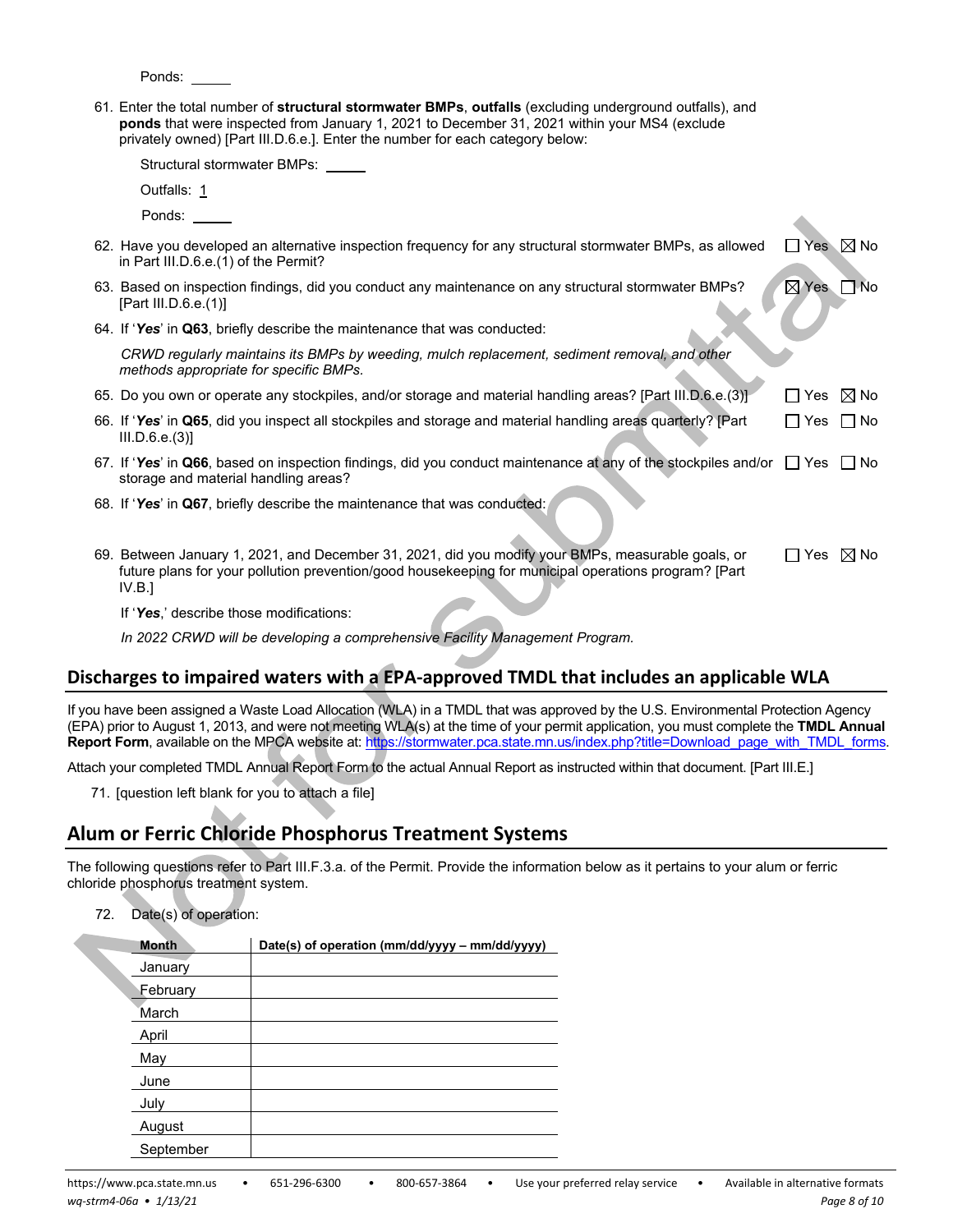| Month    | Date(s) of operation (mm/dd/yyyy – mm/dd/yyyy) |
|----------|------------------------------------------------|
| October  |                                                |
| November |                                                |
| December |                                                |

| Month     | Q73<br>Chemical(s) used for<br>treatment | Q74<br><b>Gallons of alum or ferric</b><br>chloride treatment | Q75<br><b>Gallons of water treated</b> | Q76<br><b>Calculated pounds of</b><br>phosphorus removed |
|-----------|------------------------------------------|---------------------------------------------------------------|----------------------------------------|----------------------------------------------------------|
| January   |                                          |                                                               |                                        |                                                          |
| February  |                                          |                                                               |                                        |                                                          |
| March     |                                          |                                                               |                                        |                                                          |
| April     |                                          |                                                               |                                        |                                                          |
| May       |                                          |                                                               |                                        |                                                          |
| June      |                                          |                                                               |                                        |                                                          |
| July      |                                          |                                                               |                                        |                                                          |
| August    |                                          |                                                               |                                        |                                                          |
| September |                                          |                                                               |                                        |                                                          |
| October   |                                          |                                                               |                                        |                                                          |
| November  |                                          |                                                               |                                        |                                                          |
| December  |                                          |                                                               |                                        |                                                          |

77. Any performance issues and corrective action(s), including date(s) when corrective action(s) were taken, between January 1, 2021, and December 31, 2021:

### **Partnerships**

78. Did you rely on any other regulated MS4s to satisfy one or more permit requirements?  $\boxtimes$  Yes  $\Box$  No

79. If '*Yes*' in **Q78**, describe the agreements you have with other regulated MS4s and which permit requirements the other regulated MS4s help satisfy: [Part IV.B.6.]

*Capitol Region Watershed District partners with the City of Saint Paul (Phase I MS4) and contracts with Hamline University to implement the Adopt-A-Drain (AAD) program.* 

### **Additional information**

If you would like to provide any additional files to accompany your Annual Report, use the space below to upload those files. For each space, you may attach one file.

- 80. [Optional space for you to attach a file]
- 81. [Optional space for you to attach a file]
- 82. [Optional space for you to attach a file]
- 83. Optional, describe the file(s) uploaded: *CRWD 2021 Annual Report*

# **Owner or Operator Certification**

The person with overall administrative responsibility for SWPPP implementation and permit compliance must certify this MS4 Annual Report. This person must be duly authorized and should be either a principal executive (i.e., Director of Public Works, City Administrator) or ranking elected official (i.e., Mayor, Township Supervisor).

Yes - *I certify under penalty of law that this document and all attachments were prepared under my direction or*  П. *supervision in accordance with a system designed to assure that qualified personnel properly gathered and evaluated the information submitted. Based on my inquiry of the person or persons who manage the system, or those persons directly*  responsible for gathering the information, the information submitted is, to the best of my knowledge and belief, true,